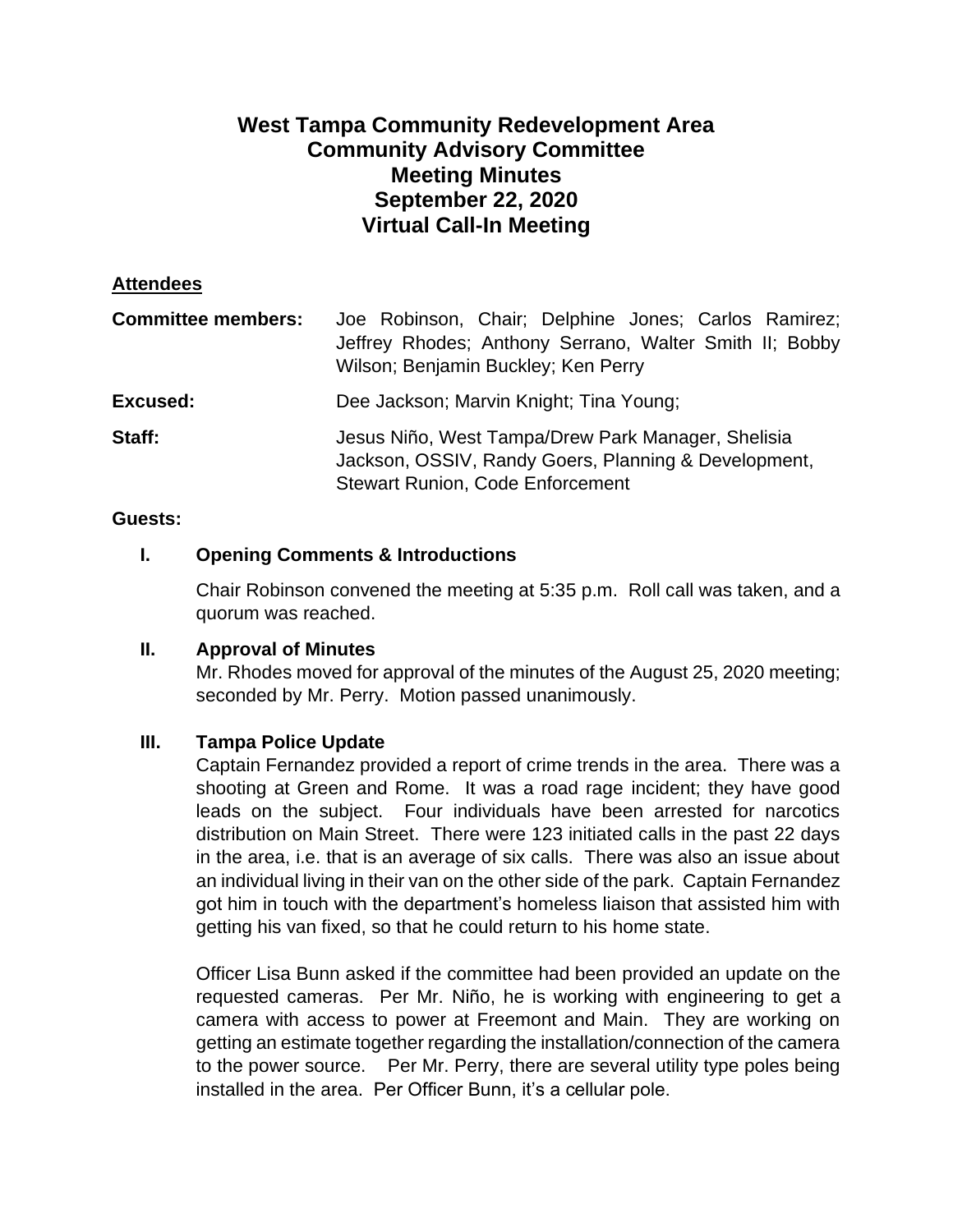## **IV. Staff Report**

Stewart Runion Code Enforcement Officer for the city brought greetings and a report. Per Mr. Runion, on the northeast corner of Main and Albany there is a vacant structure that has been written up. They will be required to do some working cleaning and painting the building. There was also some illegal dumping behind the building that has been picked up by a lighting loader. We will continue to be proactive and get items picked up before having to be called. There are trashcans along Main Street that are overflowing. His suggestion is that the cans be removed, they are not emptied enough and has become a problem. Mr. Robinson asked the manager to check into what the frequency rate for pick up and who oversees the pick-up.

# **BUILD grant from USDOT**

Jesus Niño reported that everyone is happy the area received the 24 million dollar Build Grant, which will help to extend the Riverwalk into the West Tampa area. His next step is to bring the manager of the grant to one of our meetings to discuss how we can be a part of the process/use the funds. Mr. Robinson, would like to formally request that Mr. Niño, get the CRA Chair and/or West Tampa Infrastructure Chair invited to sit in on the group that will oversee the Build Grant. Ken Perry made a motion to support that action item. Benjamin Buckley provided a second. Motion passed unanimously.

## **Rome Yard RFP**

Per Mr. Robinson, he would like to make sure Mr. Niño is on the planning committee for the Rome Yard RFP. Per Mr. Niño, yes, he will increase his presence representing the committee and has already attended some discussions with the Housing Division.

## **Staffing Update**

Per Mr. Niño the individual we selected to hire as the EDC Specialist that was supposed to start next week has accepted another position. We have decided to go back and review the resumes of the other candidates in order to make a new selection.

## **October 6th Community Meeting – Main Street Corridor Study**

Randy Goers, shared a reminder about the upcoming Main Street Corridor Study meeting. A notice will go out this week via email to everyone on the contact list. Mr. Niño, also asked members to send the contact information for anyone they think would be good resources. Mr. Robinson, asked that staff make sure that individual property owners and business owners are reached. Also, please do not forget to contact the West Tampa Chamber of Commerce.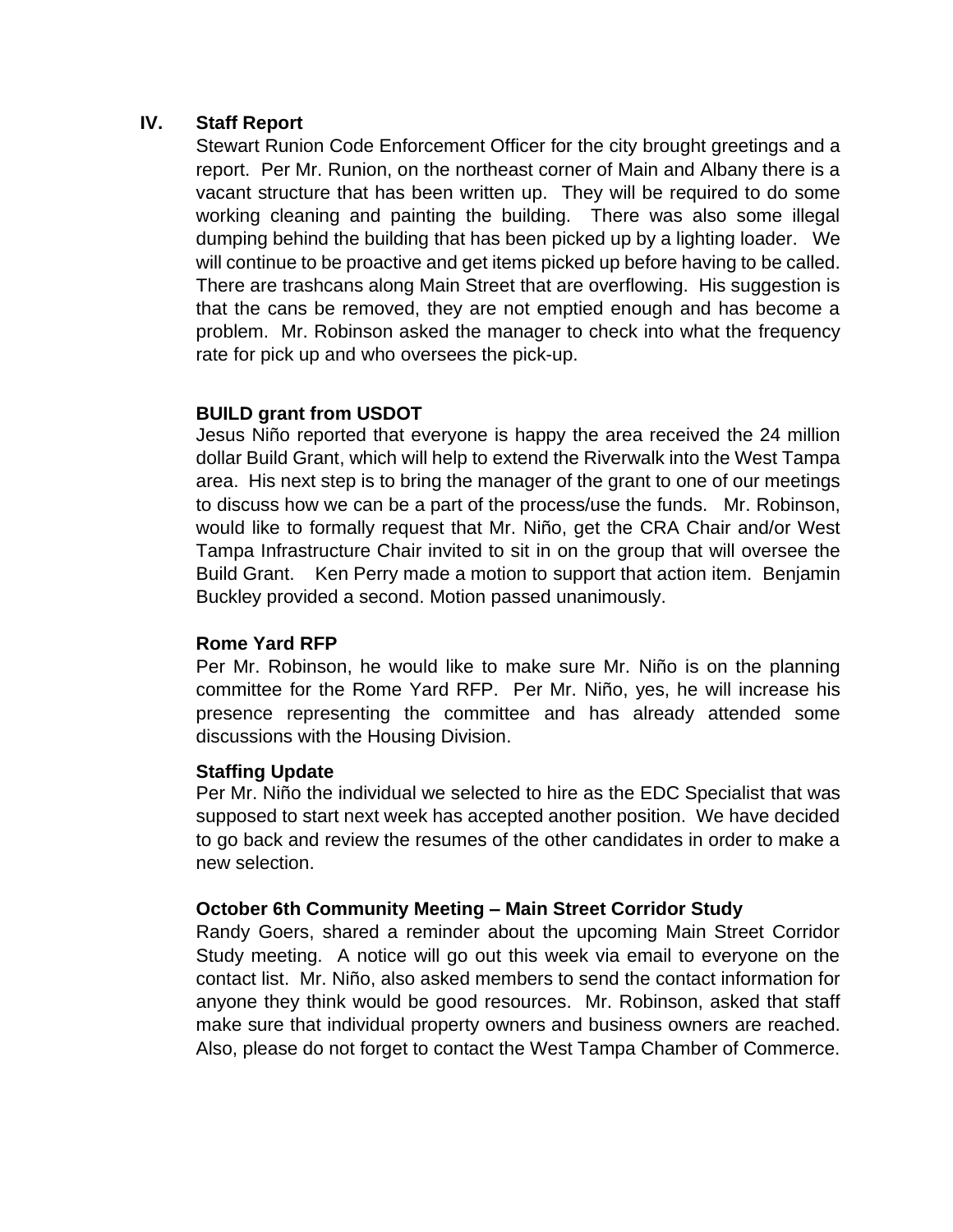#### **Freemont Linear Park Pole and Camera Estimate**

Per Mr. Niño, all members received an estimate for the cost to install a camera at the Fremont Linear Park. If members are okay with that cost, we will move forward. Per Mr. Robinson, we made a motion to approve these costs at our last in person meeting at the MLK Center, if you need us to do a fresh motion, let's wait until after discussion. During discussion, Ken Perry asked the committee to consider taking the cameras all the way down to North Boulevard instead of stopping at Rome (i.e. additional cameras). A motion was made to ask staff to look at the cost of putting cameras along Oregon, Willow and Delaware to Rome. The motion was seconded by Walter Smith. Motion passed unanimously.

Discussion continued when Benjamin Buckley, asked that staff also find out what the value/effectiveness of cameras will be to the neighborhood. Per Mr. Robinson, how will cameras help, are they monitored etc. Per Captain Fernandez, the most important part of cameras is that they deter crime, the cameras will also record.

Mr. Bobby Wilson asked was there a decision made about the pole for the Fremont camera? We originally asked for a decorative pole. Jesus Niño, is not sure that was viable, but will check to see what type of pole has been quoted. After discussion, Mr. Wilson made a motion to approve the final costs for the camera to be installed at the Freemont Linear Park but asks that a decorative pole be used instead of just a regular wooden pole. Mr. Rhodes provided a second. Motion passed unanimously.

## **Exterior Rehabilitation Grant Program**

Per Mr. Niño, he has been in contact with the Housing Department. They are still working on the process/procedures for running this program and processing applications. Mr. Niño will notify us once they have more progress. This program may be able to encompass a tree trimming component.

#### **Newsletter**

Per Mr. Niño, the newsletter is complete and was sent to committee members for review. He asked committee members to provide a motion to proceed with distribution and to approve the 125 hard copies printed circulation. We were limited to four pages, the content that could not be added will be used as part of the next newsletter.

## **Howard and Armenia Right-of-Way Tree Trimming**

Per Mr. Niño, city staff is working with county staff to facilitate getting the trees trimmed along the right of way of Howard and Armenia. Once we have the schedule, he will let the committee know. Main Street is still under review, Jesus is still confirming who has responsibility for the trimming.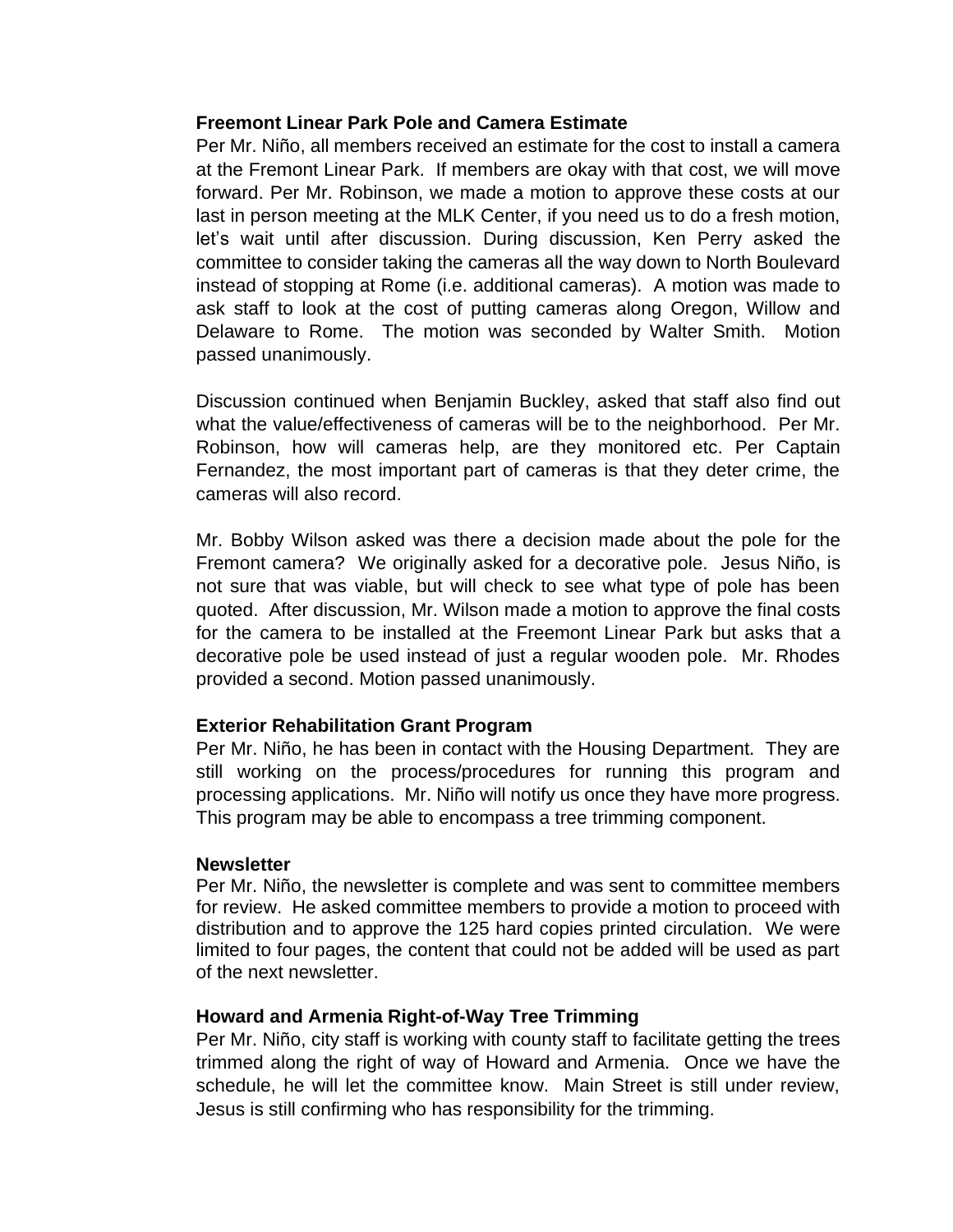Per Mr. Robinson, the CRA Board would like West Tampa CRA to come up with a tree trimming program in the area. They would like to do something different with a tree trimming program than East Tampa CRA and would like more time to discuss options.

## **Columbus Drive Resurfacing Project**

Per Mr. Niño, Stephen Vincent will be invited to a later meeting to discuss the Road Diet Program Plans. They are trying to fix some of the traffic impediments. Committee members want to know if a round about is part of that plan, if it is, they have a problem with it.

## **Gateway Identification Signs and Beautification**

Subcommittees discussed this item and would like to get the committee to approve wayfinding signs to beautify the community. Mr. Robinson wants to know if the subcommittees have come up with an identifier/brand for the wayfinding signs. Per Ms. Jones, Dee Jackson did come up with some design suggestions. Mr. Wilson, suggested the committee come up with a contest open to the public to see if we get some ideas. Mr. Robinson asked it to be flushed out in the next Special Events Sub-committee meeting and asked Mr. Serrano to ensure that the West Tampa Chamber weighs in on the discussion.

**V. Request to Address the Committee** None

# **VI. General Discussion & Questions West Tampa CAC Subcommittee Reports**

• **Economic Development** – Walter Smith shared that they discussed what we need to do to make sure Main Street looks good. We want to discuss what it will take to make sure we have the proper ordinances are meeting the needs of the area. We need to start purchasing and leasing buildings to ensure we have valuable activity in our community. We also need to put money into marketing. The EMOJA Group also sat in on our meeting. They are looking to doing a co operative business incubator space in the area much like The Hall or Armature Works. Mr. Robinson asked Mr. Niño to check into inviting this group to a future meeting. Per Mr. Wilson, is there a process for purchasing buildings? There are several properties in the area that the committee would like to purchase. Per Mr. Niño, there is a process for acquiring land/property. Part of the process is to have a property appraisal completed to attain the value. Then of course the CRA Board would have to approve any purchases. The CRA Attorney, Morris Massey has been invited to the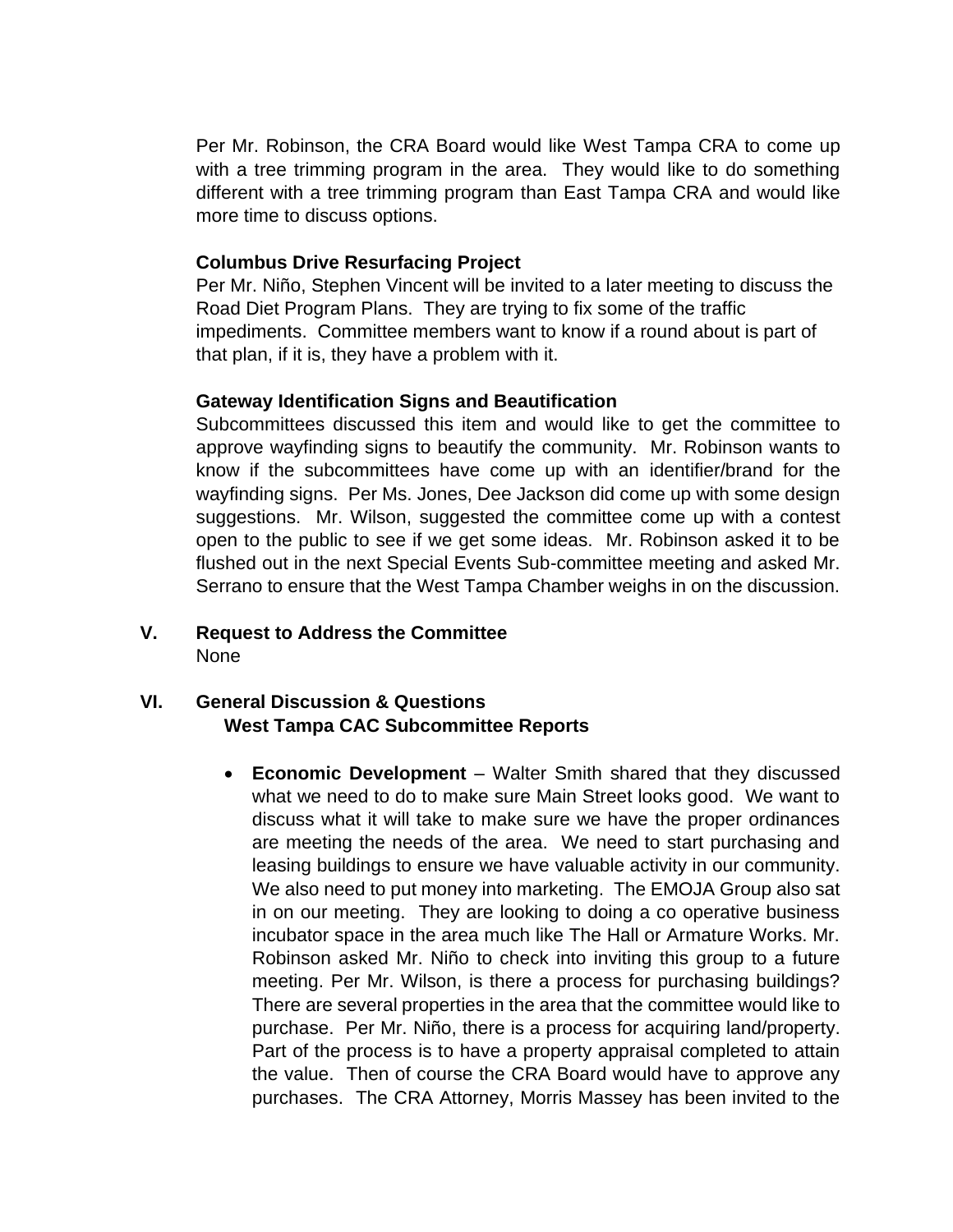next meeting and can go into further detail/answer questions. Mr. Niño asked committee members to forward the address of properties they would like the CRA to consider purchasing. Per Mr. Niño, a meeting is tentative with the school board about consolidating the two local schools Just and Stewart into a Pre K - 8<sup>th</sup> grade facility.

- **Special Events/Special Projects** Joseph Robinson let the committee know that the Metropolitan Ministries tent has been secured up to January 31st (does not include Superbowl week) as a community tent.
- **Infrastructure**  Mr. Ramirez delivered the subcommittee report. At the last meeting we are asking for a density study to see what types of projects are being developed. We talked about an overlay content item regarding Historic Cigar Factories and about coming up with a grant program to ensure the buildings are redeveloped following historic guidelines. Planning contacted us and let us know they will start planning public meetings. There was another overlay change suggestion that was initiated by a private entity that would affect the frontage of our homes. Painting over graffiti is not efficient. The subcommittee would like to investigate better ways to restore brick buildings affected.
- **Housing** Mr. Wilson reported that his committee met recently, and they reviewed their priorities such as the Proposed Rental Rehab Program, and New Homeowners Down Payment Assistance Program. He also mentioned scheduling a Homestead Exemption Presentation sometime during the first quarter. They are also working on getting an inventory of historic properties and open alleys.

## **VII. Announcements and Public Comment**

Per Bobby Wilson There are some inconsistencies with how the rules are being enforced in Julian B. Lane Park and MacFarlane Park. Mr. Robinson asked Mr. Niño to get with the Parks Department and ask for written instructions about the use of the two parks.

Ms. Jones was concerned about a shooting at the park. Anthony Serrano suggested the CRA think about scheduling a cleanup along Main Street.

Ivan Rivera asked does West Tampa CRA have a down payment assistance program. Per Bobby Wilson, the subcommittee is working on coming up with that program.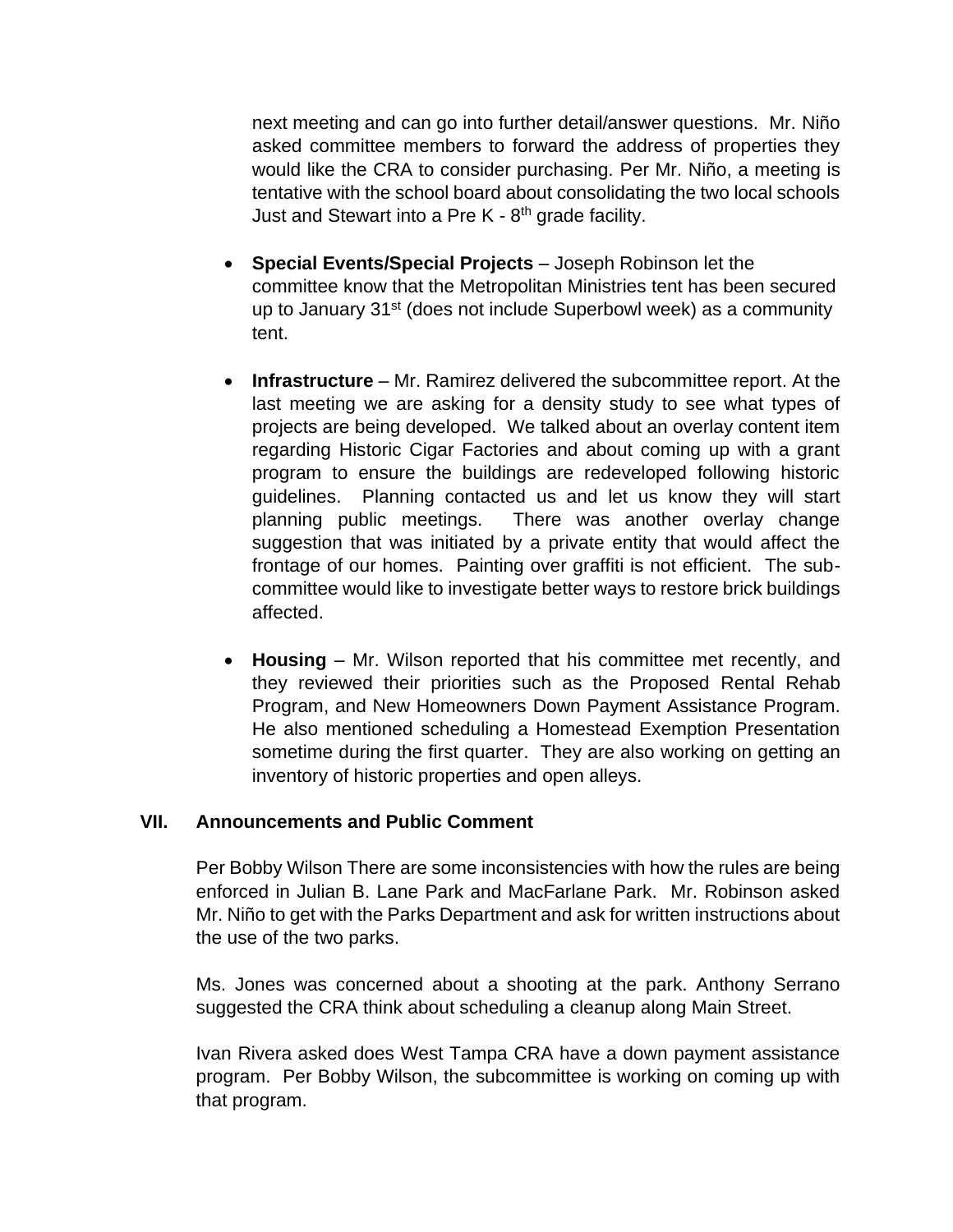Spencer Kass – He has many concerns about the Columbus Avenue Road Diet project. Slowing down traffic will force more traffic into the neighborhood. He thinks the plans are already written, and that the city is not looking to change their plan. The committee should insist on getting their concerns heard. Per Mr. Niño, he has reached out to Mr. Vincent (Hillsborough County) to talk about the project from Howard to Boulevard. Mr. Kass shared that the county only wants to pave the road, the city is the one trying to narrow the road and slow the traffic down.

Michael Randolph provided updates on the initiatives of the West Tampa CDC.

Mr. Robinson announced that at 9:00 am, September 24, 2020 the Tampa Housing Authority will host a ribbon cutting at the new North Boulevard Homes.

## VIII. **Adjournment:**

Chair Robinson adjourned the meeting at 7:22 p.m.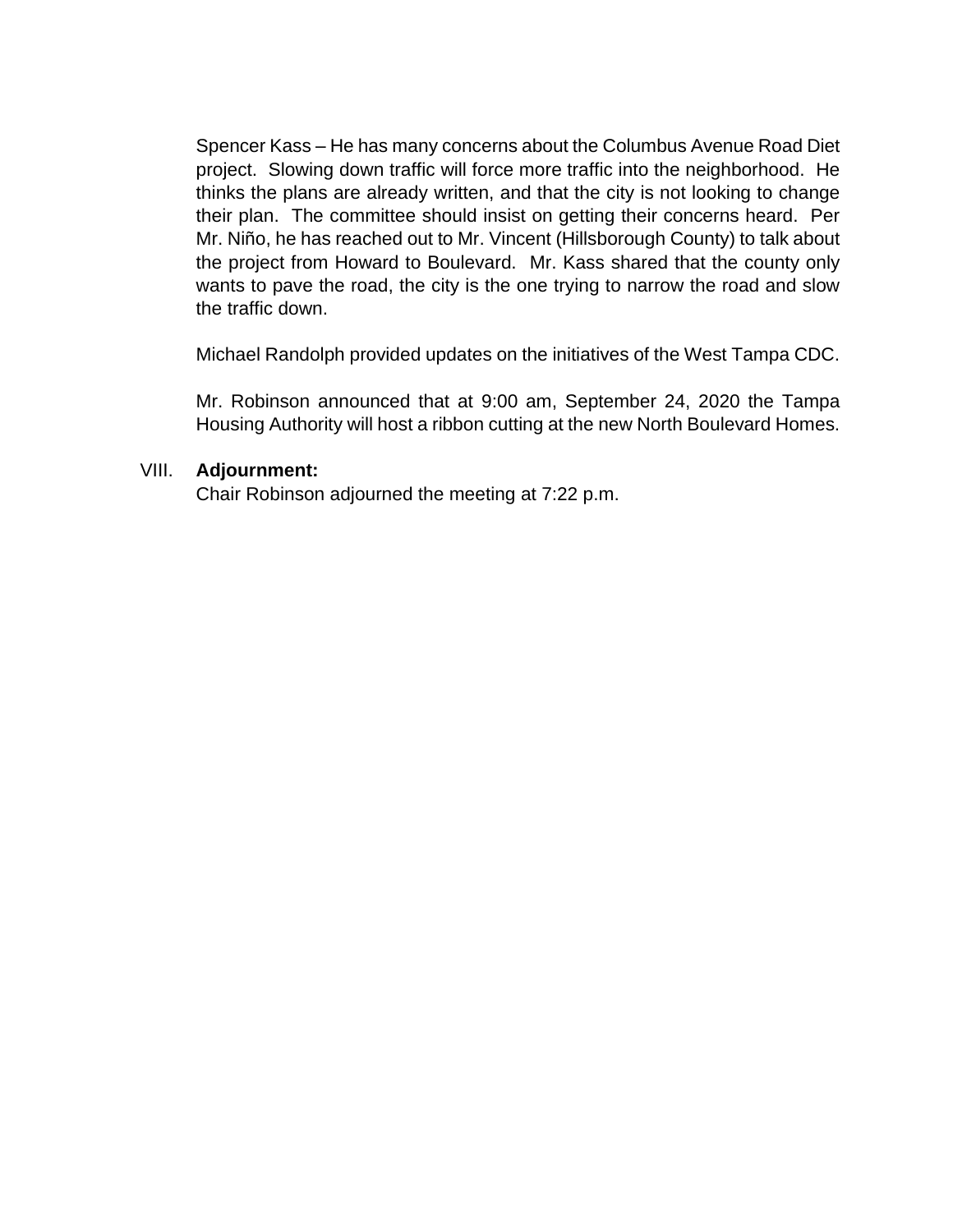# **West Tampa Community Redevelopment Area Community Advisory Committee Meeting Minutes October 27, 2020 Virtual Call-In Meeting**

## **Attendees**

| <b>Committee members:</b> | Joe Robinson, Chair; Benjamin Buckley; Delphine Jones; Ken Perry; Bobby<br>Wilson; Carlos Ramirez; Walter Smith; Tina Young; Anthony Serrano; Jeffrey<br><b>Rhodes</b>                          |
|---------------------------|-------------------------------------------------------------------------------------------------------------------------------------------------------------------------------------------------|
| <b>Excused members:</b>   | Marvin Knight                                                                                                                                                                                   |
| Staff:                    | Jesus Niño, West Tampa/Drew Park Manager; Shelisia Jackson, OSSIV;<br>Milton Martinez, Engineer; Stephen Benson; Karla Price; Tony Monk; Calvin<br>Hardie; Morris Massey; City Legal Department |
| <b>Guests</b>             | Wade Reynolds, Hillsborough MPO                                                                                                                                                                 |

# **I. Opening Comments & Introductions**

Chair Robinson called the meeting to order at 5:40 p.m. CRA Manager Jesus Niño opened the meeting with brief comments and took role call and provided public comment details. After role call it was established a quorum was present. Mr. Niño stated there was a change noted for the agenda. The Emoja Group will not be able to present at the meeting today. Their spot was moved to next month. The minutes for September 22, 2020 were reviewed. Ken Perry provided the motion to approve. Walter Smith provided the second. Motion passed unanimously. The October 13, 2020 Special Call Minutes were also reviewed for approval. Mr. Robinson wanted to make sure a correction was made there are two At-Large positions Marvin Knight and Jeffrey Rhodes that need to be advertised. The third At-Large position (Kenneth Perry) expires January 2021. Ken Perry provided the motion to approve. Carlos Ramirez provided the second. Motion passed unanimously.

## **II. Reports**

**I. CRA Legal Counsel** – Item tabled to later in the meeting, Mr. Morris Massey could not attend during the first half of the meeting due to unforseen circumstances.

## **II. Better Utilizing Investment to Leverage Development (BUILD) Grant** -

Milton Martinez, the City's Chief Transportation Engineer, provided a presentation to the CAC about the BUILD Grant Project. He serves as the project lead for the West River District Multimodal Improvements Project. This project is a collaboration between the City of Tampa Parks & Recreation Department and the Smart Mobility Department. He introduced the project team: Calvin Hardie, Stephen Benson, Catherine Hayes, Karla Price, Brad Suder, and Tony Monk. Per Mr. Martinez, the grant supports projects that have a significant impact on the mobility of the immediate areas in and surrounding the Downtown Riverwalk and West River Project. The project is a part of the Mayor's Transforming Tampa's Tomorrow (T3) Initiatives. The project will complete a 12.2 continguous mile path seperated from automobile traffic and build out enhanced crossing locations. There are numerous ADA and environmental improvements. There are several project components. The grant amount awarded and the required local match for each project was shared with the commmitee: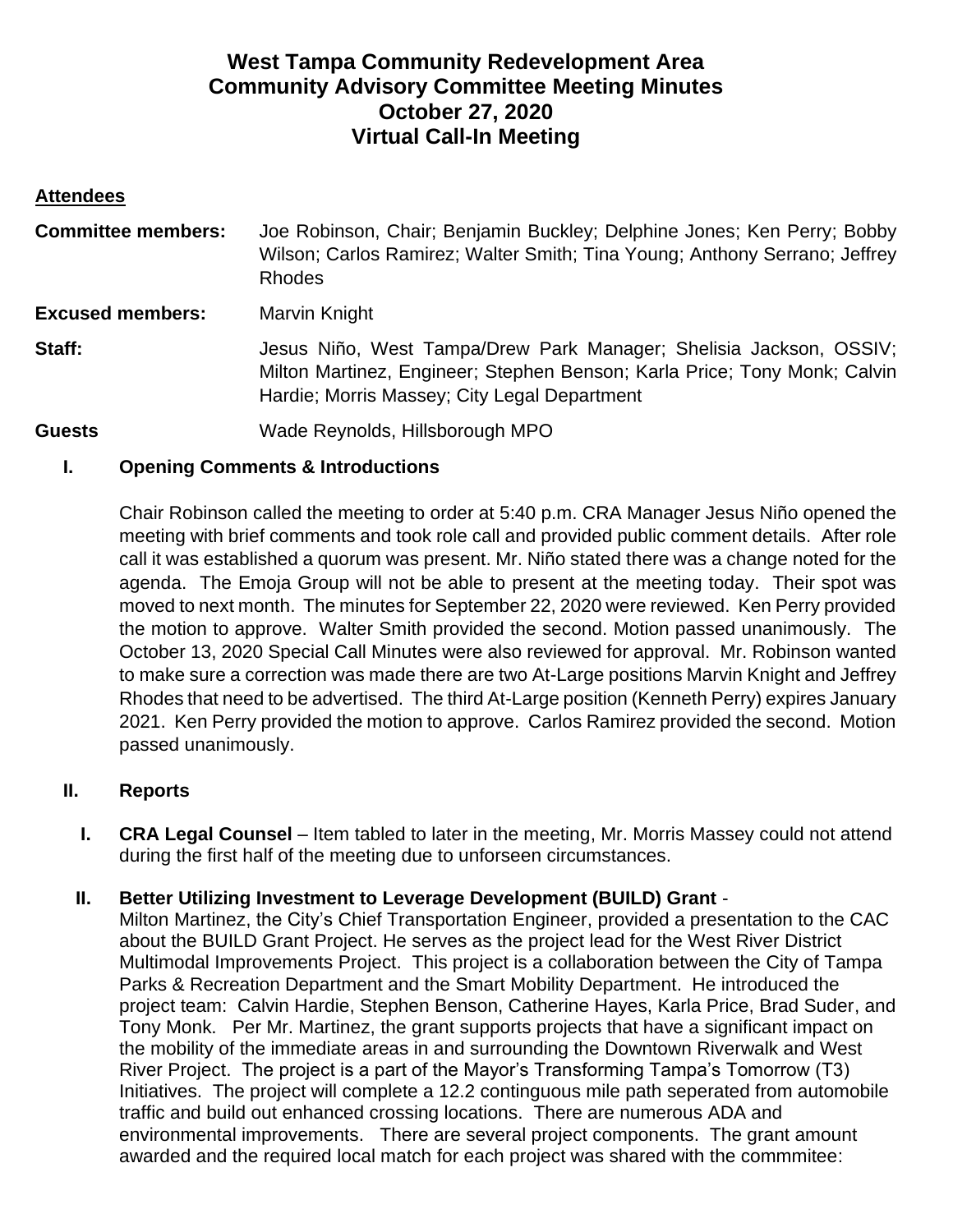- Platt Street Bridge Underpass BUILD Grant: \$6,000,000/Local Match: \$1,000,000
- Trail segment from Tony Janus Park BUILD Grant: \$450,000/Local Match: \$50,000
- Brorien Bridge Underpass BUILD Grant: \$3,500,000/Local Match: \$500,000
- Trail segment along Plant Park BUILD Grant: \$900,000/Local Match: \$100,000
- Crossing CSX Rail and Cass Street BUILD Grant: \$150,000/Local Match: \$50,000
- Trail Segment -Tampa Prep School BUILD Grant: \$1,350,000/Local Match: \$150,000
- Trail Segment Blake High School BUILD Grant: \$1,750,000/Local Match: \$250,000
- Trail Segment Stewart Middle School BUILD Grant: \$1,500,000/Local Match: \$500,000
- Pedestrian/Bike Crossing Stewart Middle School BUILD Grant: \$70,000/Local Match: \$30,000
- Pedestrian/Bike Crossing Dr. Martin Luther King, Jr. Rec. Complex - BUILD Grant: \$70,000/Local Match: \$30,000
- Trail Segment Columbus Drive BUILD Grant: \$1,200,000/Local Match: \$800,000
- Trail Segment –Riverwalk Connection BUILD Grant: \$1,500,000/Local Match: \$500,000
- Complete Street Segment Platt St. (Willow Ave to Bayshore Blvd) BUILD Grant: \$1,500,000/Local Match: \$500,000
- Complete Street Segment -Rome Ave (Platt St. to Columbus Dr) BUILD Grant: \$2,000,000/Local Match: \$1,000,000
- Living Shoreline Tony Jannus Park BUILD Grant: \$180,000/Local Match: \$20,000
- Living Shoreline Tampa Prep BUILD Grant: \$80,000/Local Match: \$20,000

• Living Shoreline – Blake H.S.- BUILD Grant: \$1,600,000/Local Match: \$400,000

Timeline:

- Application Submittals (May 18, 2020)
- Award Announcement (Sep 16, 2020)
- Implementation Webinar (Oct 15, 2020)
- Implementation Kick-Off Meeting (Oct 28, 2020)
- Reporting Webinar (Nov 19, 2020)
- Direct Recipient Webinar (Dec 2020)
- FHWA Target for Execution of Grant Agrmt(Jun 30, 2022)
- Funds must be fully obligated by (i.e. –Grant Agrmtexecuted) (Sep 30, 2022)
- Project should not start until the Grant Agreement is executed
- BUILD 20 Fund Expenditure Deadline (Sep 30, 2027)

Next Steps:

- Negotiate Grant Agreement w/FHWA (6-12 months)
- Program Local Match Funds
- Coordinate with Hillsborough MPO and FDOT on TIP/STIP/WP
- Public Engagement and Stakeholder Outreach
- Complete Property Acquisition
- Prepare Design-Build (DB) Contract Criteria Package
	- o Scope of Work
	- o Concept Plans & Refined Cost Estimates
- Execute Grant Agrmt(Oct 2021 -Jun 2022)
- DB Final Design & Construction (2021/22 –2024)

## **Committee Questions** –

*Question:* Benjamen Buckley: Are there any drawings or specifications yet? We would like to make sure the project follows the West Tampa CRA Strategic Action Plan that needs to be followed and would like to have some input. If there is an opportunity, will we be able to upgrade anything, above what the planned specifications are? We would like to make sure you use sustainable materials.

*Answer:* Per Mr. Martinez - Yes, there is still an opportunity for public input.

*Question:* Carlos Ramirez – We are in talks about getting gateway markers to bring out the character of West Tampa. With this being so early, is there opportunity for us to combine projects on some of the segments within West Tampa?

*Answer:* Per Mr. Martinez – Yes, we have been having early conversations with City of Tampa Arts Department to identify what type of public art can be integrated into the project and what type of funding sources can be applied. There will be space to include those items as we go through our preliminary design and critieria package.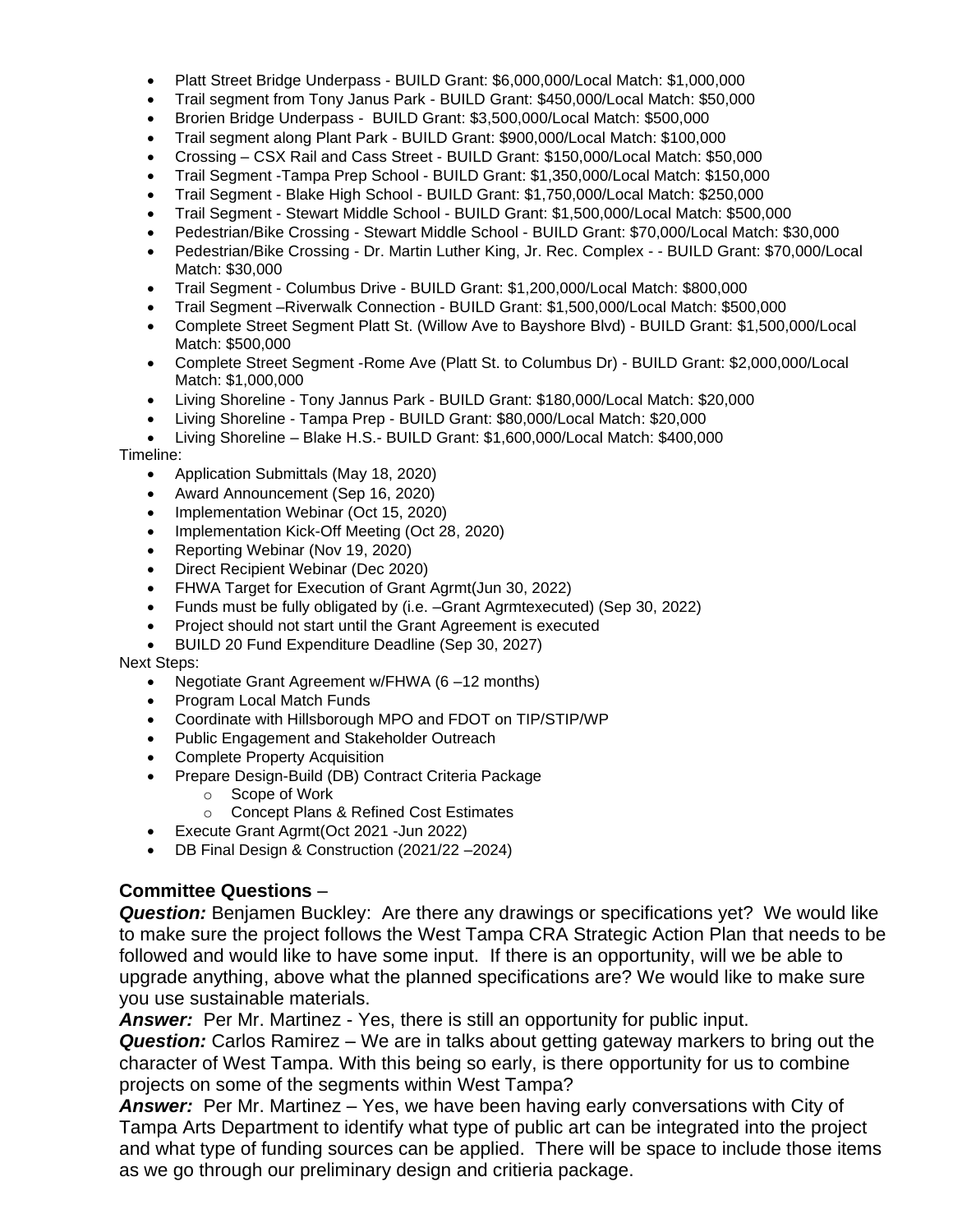**Question:** Ken Perry – It appears to be a public/private partnership to complete this project. Will the funding from the grant and the private partnership pay for the grant in its entirety? What is the Cypress Street improvement?

*Answer:* Per Mr. Martinez – We are looking at an estimated cost of \$30 million dollars. \$24 million, is funded via the federal grant. We need to work on identifying various funding sources to meet the match portions of the funding for \$6 million dollars. This could also include asking the CRA to assist. The Cypress Complete Streets Project is a program to provide bike connectivity from Westshore through Boulevard to Downtown. The City will be developing the concept plans for those improvements, which will include Off street bike facilities and sidewalk improvements. This as well as (Borein St. Bridge Rehab; Cass St. Bridge Rehab; Columbus Dr. Resurfacing; Cypress St Complete Streets; Green Spine Cycle Track; Laurel St & Boulevard Traffic Signal; Main St Visioning; Ridgewood Park Imprvmnts; West Tampa Multi-Modal Plan) are not part of the BUILD grant, but part of complementary projects the city will be working on over the next eight years.

*Question:* Delphine Jones – inquired what are the specific shoreline enhancements along Blake High School.

*Answer*: Per Karla Price – We will be looking to do a living shoreline, similar to what we have done along Julian B. Lane Park.

*Question*: Walter Smith – The committee takes issue with CRA funds being used as the matching funds. We will want to make sure, that the expenditure is what the community wants/needs and the project is what will be useful to the community. How much will be asked?

*Answer*: The majority of the funds will come out of the City's general funds. It is still to be determined and under consideration as we complete the grant process. It would be a small amount, after other opportunities are sought.

*Comment*: Tina Young – in reference to the budget, when the budget was being developed for this project, was the grant match amount taken into consideration?

*Answer:* Per Mr. Martinez - Part of the requirements of the grant is that the recieving agency has to provide a portion of the costs.

*Comment:* Joseph Robinson – How much of the local match was considered to come from the West Tampa CRA? We have a lot more pressing needs than to beautify the river. If its not in the strategic plan, we won't even consider it. This project appears to be heavily skewed to non-commercial side of the river. The only commercial entity, I think pretty much is Ricks on the River. Will there be any land acquisition required on the west side of the river? Does the City have an easment from Oregon to the River? Be aware that connectivity is taken into consideration when it comes to the new West River Project. Are we going to have an opportunity to have a CAC member participate in the City's BUILD Grant project committee? A roundabout at the foot of the Columbus Drive Bridge is not something the community wants. *Answer:* Per Mr. Martinez - none, at the time was earmarked in the grant request to come from the CRA. Nothing is committed to come from the CRA. All of the easements and property needed for the segments that are part of the project have been acquired, it is not a requirement to secure any land from them. We will take that under consideration and follow up with the CRA CAC committee about providing a seat on the Build Grant Poject Committee. *Answer:* Per Tony Monk - Yes, the City has access via the Yellow Jackets Field and the School District.

Per Jesus Niño – Staff plans to set up a meeting to discuss possible funding of the BUILD Project at a later time.

**III. Columbus Drive from N. Howard to N. Boulevard – Safety & Mobility Improvements Presentation -** Stephen Benson, City of Tampa Mobility Department opened the presentation and turned over the first part of the section, to discuss the history of the project ro Wade Reynolds of the MPO. Per Wade Reynolds, the West Tampa Multi-Modal Plan is a look at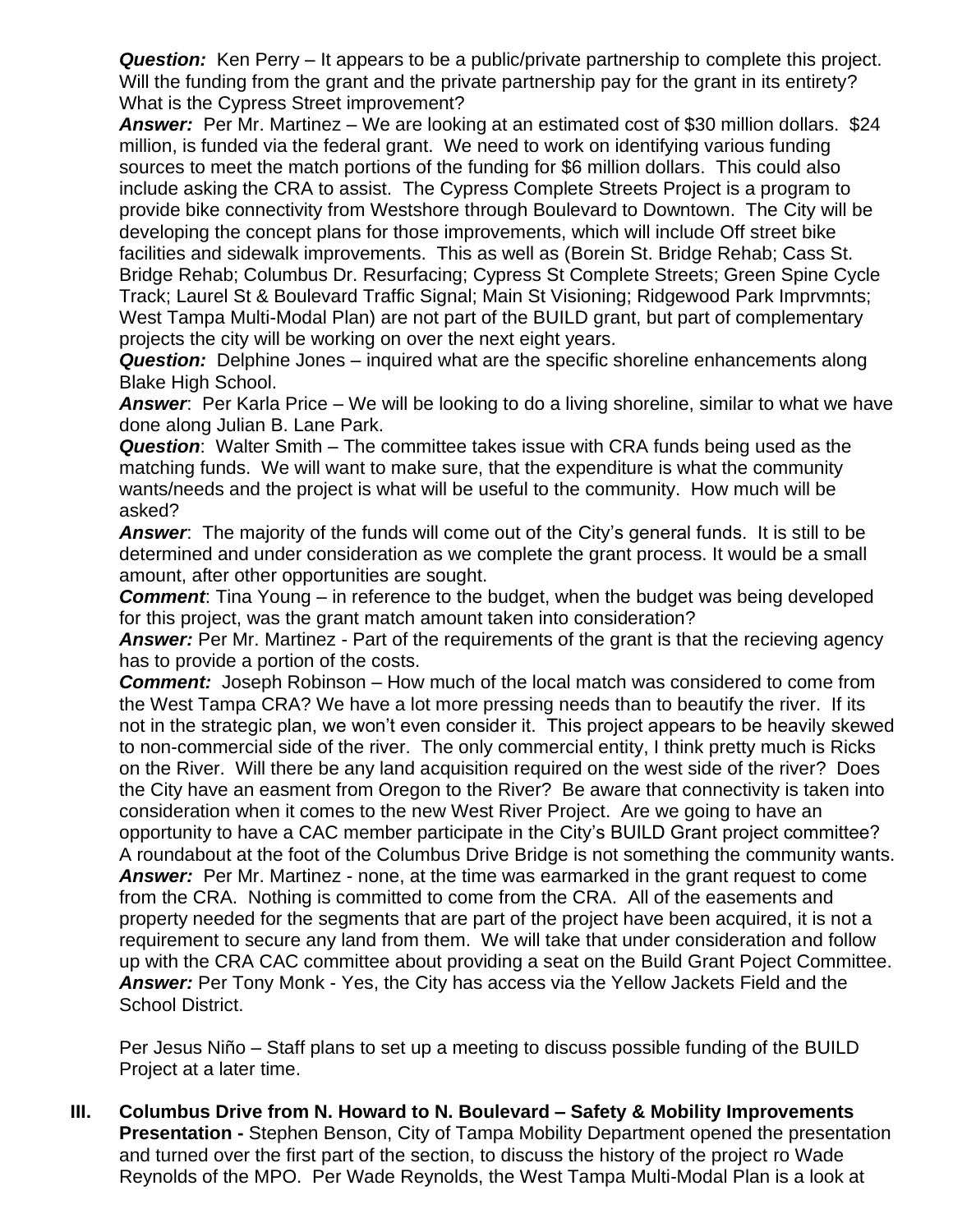walk/bike improvements in the area bounded by Lois on the West, Tampa Bay Boulevard on the North, Kennedy on the South and North Boulevard on the East. We are looking at enhancing cycling and pedestrian access as well as improving ADA requirements on Columbus Drive. Stephen Benson, then provided a view of what they are working on to be considered at this time and what is potential for the future. Columbus Drive has many facets. It is used as a transportation corridor, business district, transit route, connects parks and neighborhoods and a residential roadway. The existing conditions of the roadway are that it has deteriorated pavement, narrow sidewalks, the posted speed limit is not followed, no bike lanes, ADA issues, no crosswalks, no turn lanes, no buffers between sidewalks and cars. Columbus was identified in a 2010 study of roadways that need improvements. Columbus Drive is a county roadway, upkeep is taken care of by Hillsborough County. The county plans to repave Columbus Drive from Dale Mabry to N. Nebraska Avenue. The City is working with the county to develop additional modifications to improve the safety of the roadway. The segment east of Howard avenue to west of North Boulevard is the section the City is looking to modify past the repaving. Their recommendation is to do a road diet approach. Which will include narrowing travel lanes to 10', creating a two-way left turn lane, adding dedicated bike lanes, and adding areas for future landscaped mediates, and enhanced bus stops as well as six new pedestrian crossings. More information about the proposed plan can be found at [www.tampagov.net/tss/west-Columbus-drive.](http://www.tampagov.net/tss/west-Columbus-drive) Committee members had comments about the proposed modifications. There were questions about the simulations and safety crash statistics as well as the analysis of the amount of crashes in specific areas and reiterated that the community has a problem with a roundabout as a potential modification. There was no crosswalk mentioned between Rome and Howard. Additionally, discussion has occurred with the neighborhoods to the East of Columbus Drive, not the West and that needs to occur. A request by the committee is to ask the county to be invited to discuss their design and the future buildout of the project because more community input is needed. Additionally, committee members requested specific data detailing the crash rate between Howard and Boulevard be provided to the committee.

#### **IV. General Discussion & Questions**

Per Jesus Niño after today's meeting he will be sending out notices to committee members who need to re-apply for CAC membership.

Per Morris Massey, CRA Attorney, he let the committee know that committee members serve until their appointment is replaced. He also confirmed that each entity that has an ex-officio seat does not have to be a certified organization with the state. It is not addressed in the CAC policy at this time. It doesn't automatcially dissolve the organization or make them ineligible to participate. We will have to look into it and go back to the CRA Board to discuss developing a policy for that issue. The CRA Board at later dates will be asked to come up with the qualifications to be recognized as an ex-officio organization. Morris Massey will work with staff to bring it to their attention.

Per Joseph Robinson the committee would like to acquire land/property. Per Morris Massey, the state stautute that governs CRAs says that all land acquisitions must be done voluntarily. Purchasing tax liens/condemned properties is not something the CRA can do. Purchasing properties that are for sale voluntarily is acceptable. Can we purchase tax certificates. Per Morris Massey, per 163, this goes back to the acquisiton issue which has conservative investment requirements, the CRA is a dependent board subject to the City Charter and City investment requirements that will not allow us to do that.

Tina Young, Special Events Committee distributed a draft of the Special Events Grant Application. Mr. Robinson asked committee members to review the draft and come prepared to discuss/review it at the next meeting. The tent for Metropolitan Ministries has a lot of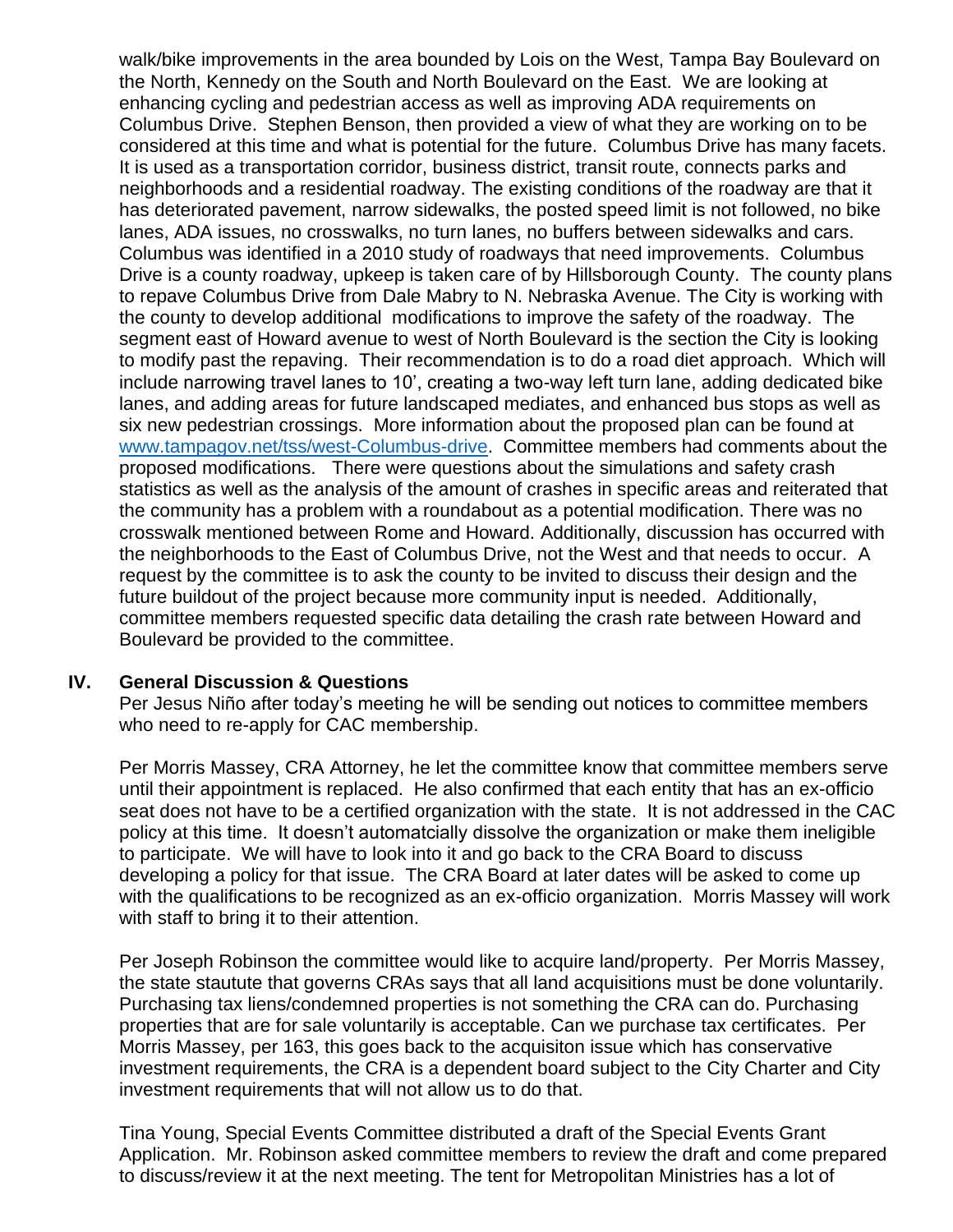requirements associated with its use. We are receiving requests to have an event there and need to start discussing the available dates, insurance andn permitting requirements.

Per Jesus Niño, the Economic Development Specialist II position was offered to an individual and she has accepted the position and passed the background checks. She should be in place by next month.

Per Anthony Serrano, Bay Cannon Brewery will be starting their West Tampa Market November  $8<sup>th</sup>$  the  $2<sup>nd</sup>$  Sunday of the month through to April from 9am – 1pm at the park across from the business.

Per Walter Smith, one of the things we talked about in the Economic Development Subcommittee are the beautification efforts that we push that through in our marketinig efforts. That means getting benches and garbage recepticles placed throughout the area. Per Mr. Robinson, if you have an idea, please put a budget together and present it to the committee.

#### **V. Announcements & Public Comment**

Michael Randolph announced upcoming activities of the West Tampa CDC and shared the ability of the organization to secure funds.

Spencer Kass – sent an email to Mr. Niño about the committee and the sunshine law about meaningful participation by the public and the committee. Additionally, he thought the City's presentation was very misleading in that the county only wants to repave the roadway. The City's proposed ideas will slow/back up the traffic flow along Columbus.

**VI. Adjournment:** Chair Robinson adjourned the meeting at 7:53 p.m.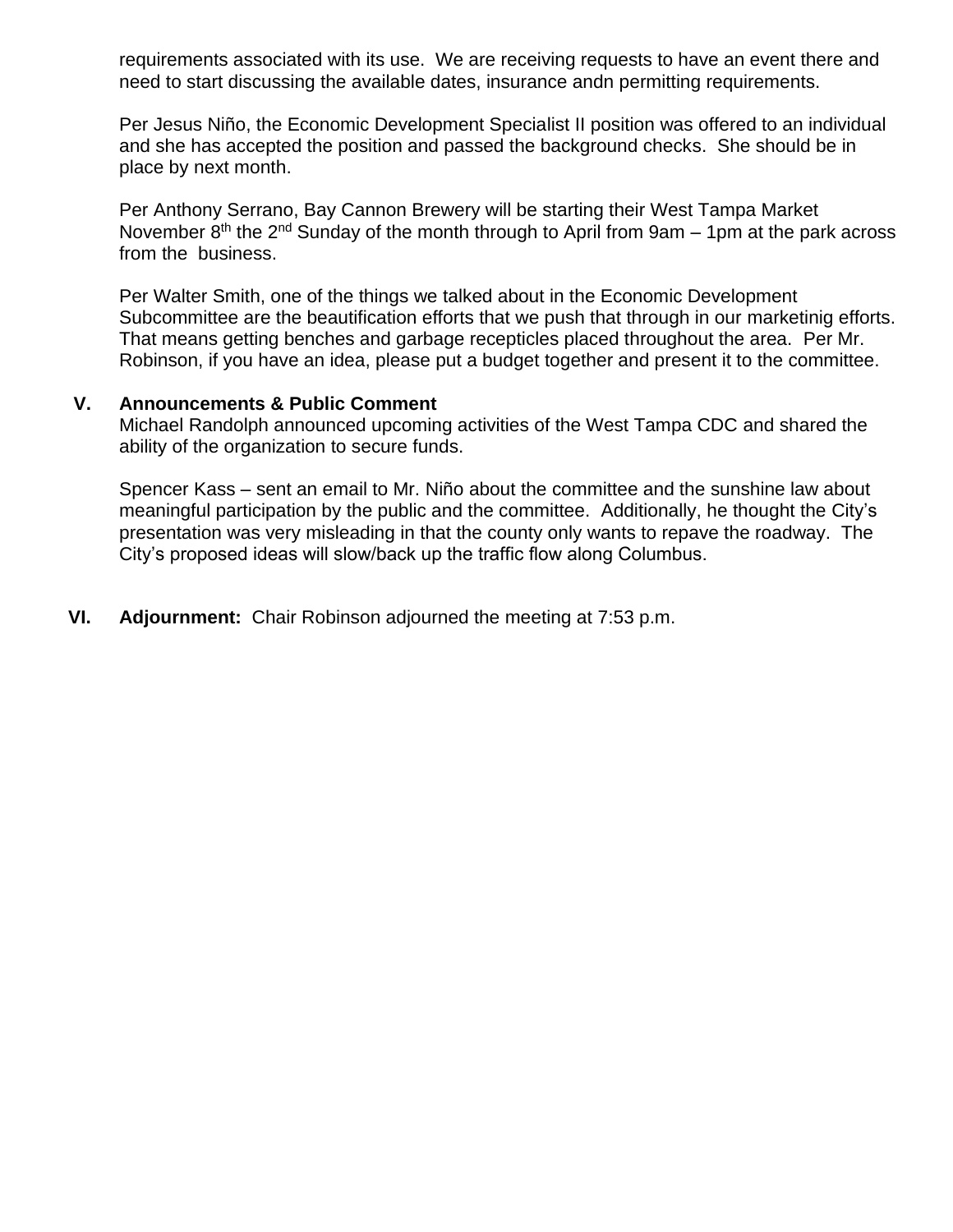## **West Tampa Community Redevelopment Area Community Advisory Committee**

#### **Meeting Minutes** November 24, 2020 **David M. Barksdale Active Older Adult Center 1801 N. Lincoln Avenue**

| <b>Attendees</b><br><b>Committee Members:</b> | Joe Robinson, Chair; Delphine Jones; Jeffrey Rhodes; Anthony<br>Serrano; Carlos Ramirez (virtual); Emanuel Wilson (virtual) |
|-----------------------------------------------|-----------------------------------------------------------------------------------------------------------------------------|
| Excused:                                      | Dedrick Jackson; Walter Smith II, Vice-Chair; Kenneth Perry; Marvin<br>Knight; Benjamin Buckley; Tina Young                 |
| Staff:                                        | Jesus Niño, Ashlyn Shrewsbury                                                                                               |

## **I. Welcome / Introductions**

Mr. Robinson opened the regular meeting of the West Tampa Community Advisory Committee (CAC) at 5:41 p.m. on November 24, 2020. There was no quorum for this meeting. CAC members introduced themselves.

Mr. Robinson excused Dedrick Jackson, Walter Smith II, Kenneth Perry, Marvin Knight, Benjamin Buckley, and Tina Young.

# **II. Meeting Minutes October 27, 2020**

The minutes were tabled due to a lack of quorum.

# **III. Public Comment**

- A special projects grant program application currently being developed by the Special Events subcommittee.
	- o Allocations for the special events and special projects programs increased from \$100,000 to \$200,000.
	- o The special projects application will not be ready before the Super Bowl.
	- o Submit special events applications to Mr. Niño, then it will go before the Special Events subcommittee. The special projects application process will be the same once developed.
	- $\circ$  There is no deadline for creating the special projects application since the board and subcommittees are volunteers.
- Spencer Kass expressed his concerns about the proposed Columbus Drive road construction project. New construction will increase commute time; and Mr. Kass says the community doesn't support increased commutes.
	- o County wants to just repave Columbus Drive, while the City wants to add streetscaping and a road diet.
	- o Information on the public meetings for the Columbus Drive improvements were sent to Mr. Niño, but were missed due to first days on the job.
- Radio show hosts Property Appraiser to inform homeowners on possible exemptions. Citizen interested in having Property Appraiser report back to the housing subcommittee in the future.
- Mr. Robinson moved the next CAC meeting to December 15, due to the Christmas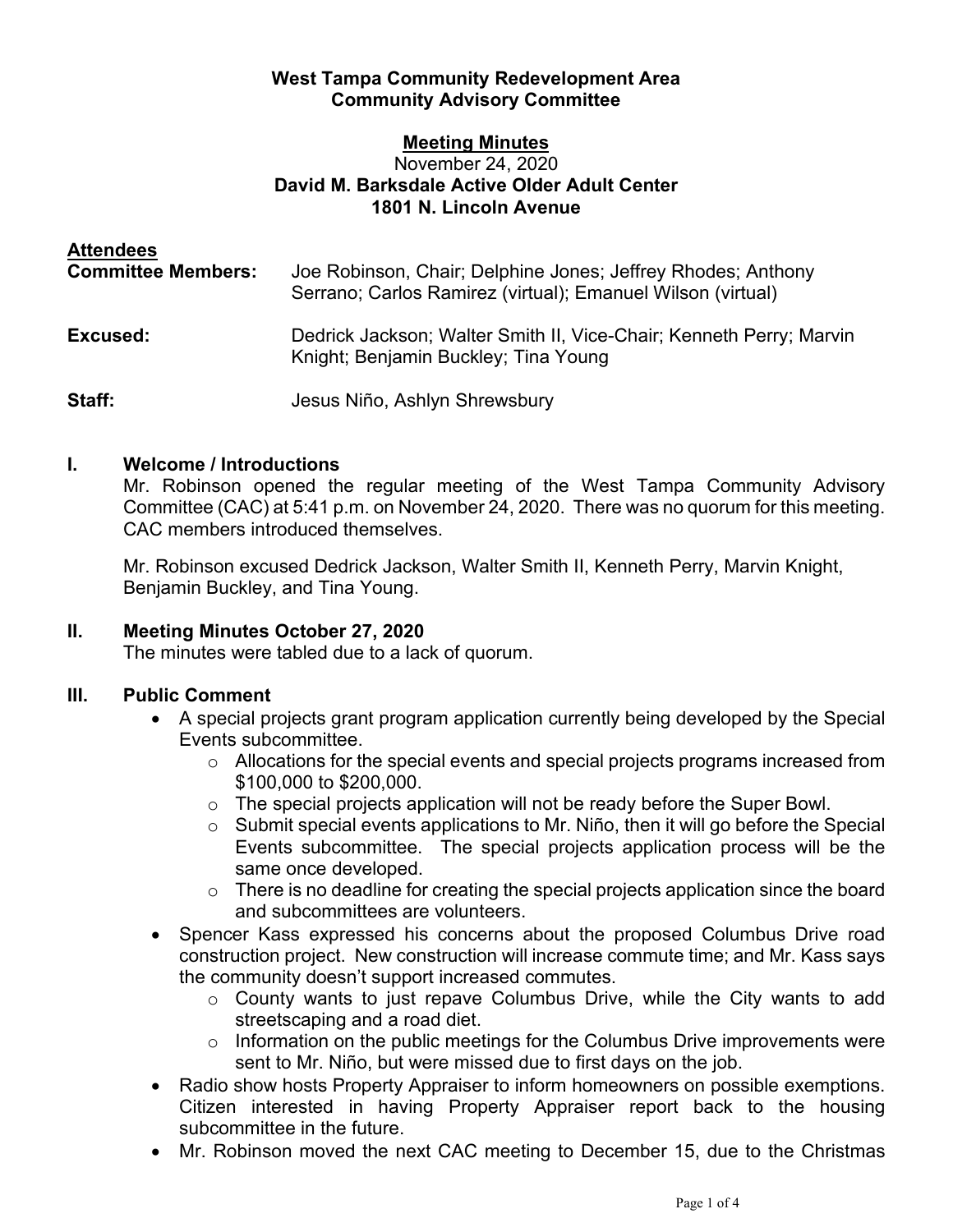holiday.

- $\circ$  Safety and Mobility will give an update, to include visuals, on the proposed Columbus Drive improvements at the next CAC meeting.
- Mr. Niño to connect Mike Randolph to the Economic Development subcommittee due to concerns about violence and crime deterring entrepreneurs and new businesses.

# **IV. Tampa Police Department Update**

Captain Fernandez, TPD.

- The department is aware of the issue in West Tampa on Palmetto Street and Albany involving motorcycles. Since the Police, per City policy, cannot provide chase, the department will be working with Air Service on Sunday of this week to record and catch the perpetrators.
- Shooting on November 9 at Main Street Car Wash. Victim not cooperating.
- Westshore Mall and International Mall increased police presence, and along Dale Mabry.
- Shooting on November 8 at Oakhurst. Victim not cooperating.
- Department believes shootings at Main Street Car Wash and Oakhurst are connected.
- Captain to meet with manager of Oakhurst to discourage people from parking there and having large gatherings, which can lead to increase in violence.
- TPD does not work with Sheriff's Department Gang Suppression unit as their focus is unincorporated areas.
- CAC members still have concern about prostitution at Salcines Park.

# **V. Staff Reports**

Mr. Niño introduced himself and the new Economic Development Specialist II for West Tampa/Drew Park CRAs, Ashlyn Shrewsbury.

Main Street Camera Update – Mr. Niño stated that the cameras are up and running. A presentation will hopefully be provided to the CAC soon on findings.

• There is no camera at the Main Street Car Wash yet that could have helped with the shooting investigation, but one should be installed soon.

Main Street Corridor Study Update – Mr. Niño introduced Frank Hall from the City to provide an update on the Main Street Corridor Study.

- Currently conducting Main Street stakeholder meetings to listen to the community's perspective on Main Street's current image, ideas to improve, current assets, issues, and concerns.
- The public should reach out to Mr. Hall if they would like to be interviewed and give their input.
- A final meeting will be held sometime in December to recommend best design for the corridor, with help from the graduate students at University of South Florida.

Additional meeting to be held on December 14 at Bay Cannon Brewery at 10 a.m. to gather input from business owners along Main Street regarding issues.

Columbus Drive (from N. Howard to N. Boulevard) Safety and Mobility Improvements Requested Data Updates – Mr. Niño and Mr. Robinson received the requested data regarding traffic accident studies and public meeting notices as of yesterday. The information will be provided to the other CAC members and an update will be given at the December 15 CAC meeting.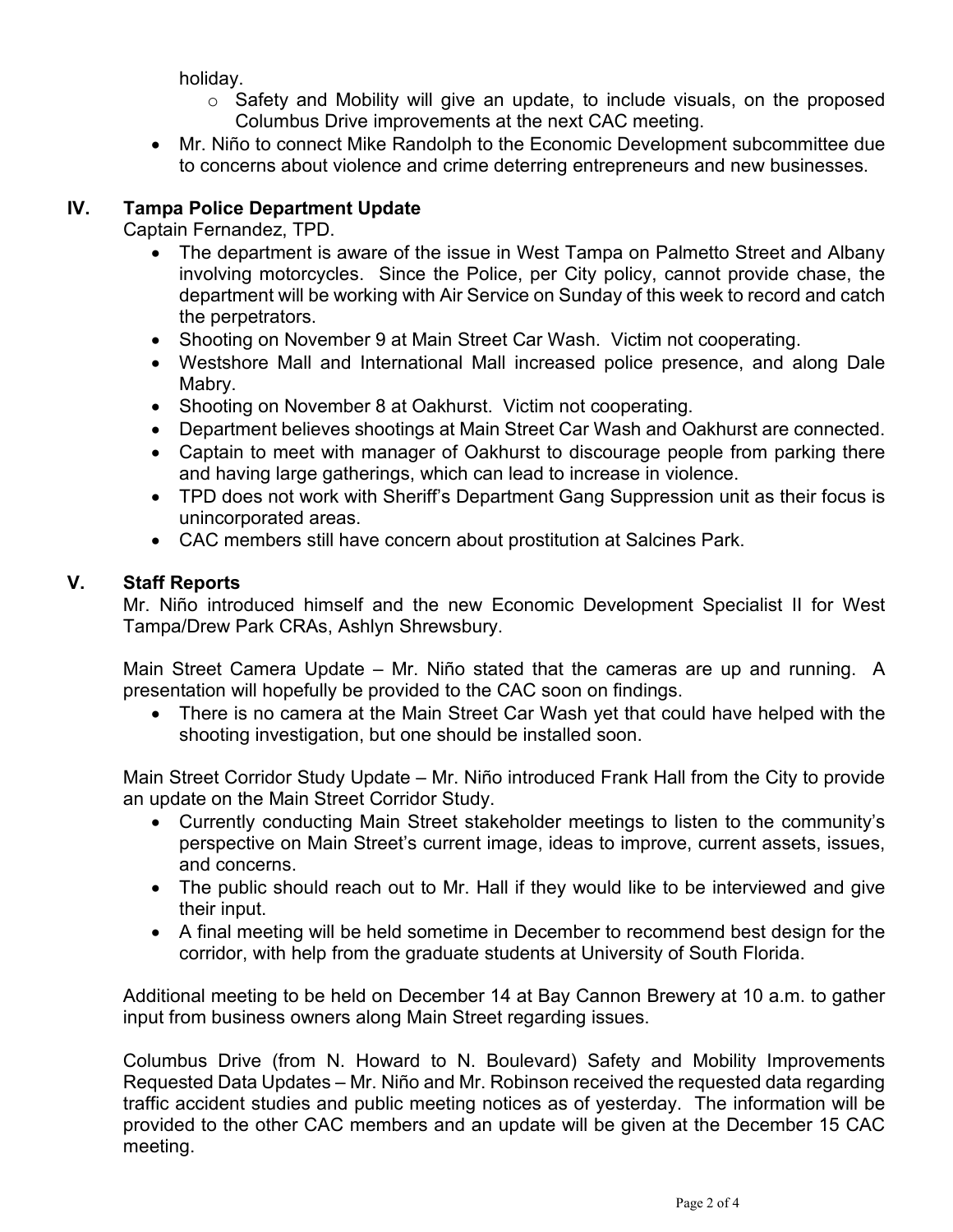# **V. General Discussion and Questions**

Mr. Robinson provided the following updates:

- Currently scheduling for use of the Metropolitan Ministries tent at the Rome Yard.
- January 23-24: Black Business Bus Tours will be bringing businesses to use the tent.
- January 27-30: NFL Alumni Group will be using the tent to provide a West Tampa cultural event with food and music. Parking will be offsite.
- January 15-22, 25-26 are the only January dates open currently.
- Mr. Serrano to discuss with the West Tampa Chamber at their December 10 meeting about potentially using the tent.
- There is the potential to use grant funding on events hosted at the Rome Yard through the Special Events grant or co-sponsorship.
- If the Super Bowl gets pushed back due to COVID-19, a new lease on the tent will be through the end of March, allowing for more opportunities to book the tent.
- Rome Yard RFP currently out but may need to be readvertised.
- As part of the Rome Yard proposal, school consolidation of Dunbar, Stewart, and Just to allow for a more urban and updated school should be considered and included in the Rome Yard development plan.
- Mr. Robinson supports readvertising the RFP to include the school issue.
- Beginning in 2021, Chair Robinson will not be excusing absences of the CAC board members.

## Sub-Committees:

## **Economic Development:**

• No update, subcommittee Chair absent.

## **Special Events:**

• No update, subcommittee Chair absent.

## **Infrastructure:**

- Meeting with Planning Commission postponed until January.
- Gateway improvement discussions have begun.
	- o A joint meeting between the Infrastructure and Economic Development subcommittees is scheduled for December 7 at 5:30 p.m. to continue this discussion.

## **Housing:**

- Subcommittee met on November 17.
	- o Working on acquiring an alley inventory list and historic building inventory list.
	- o Homestead Exemption workshop to occur in Q1 2021.
	- o Rental rehab program and exterior housing update marketing targeted for Q1 2021.
	- o Housing rehab working with nonprofits RFP to go out soon.
	- o CAC Chair meeting on December 3 to discuss rental rehab program.
	- o Residents interested in the tree trimming program like East Tampa.
	- o Current exterior housing grant program can include tree trimming, but more specific program is being looked at based on East Tampa's model.
	- o \$300,000 has been allocated for 20 homes for the CRA's to help with exterior repairs. Application currently be developed to address need to help senior homeowners.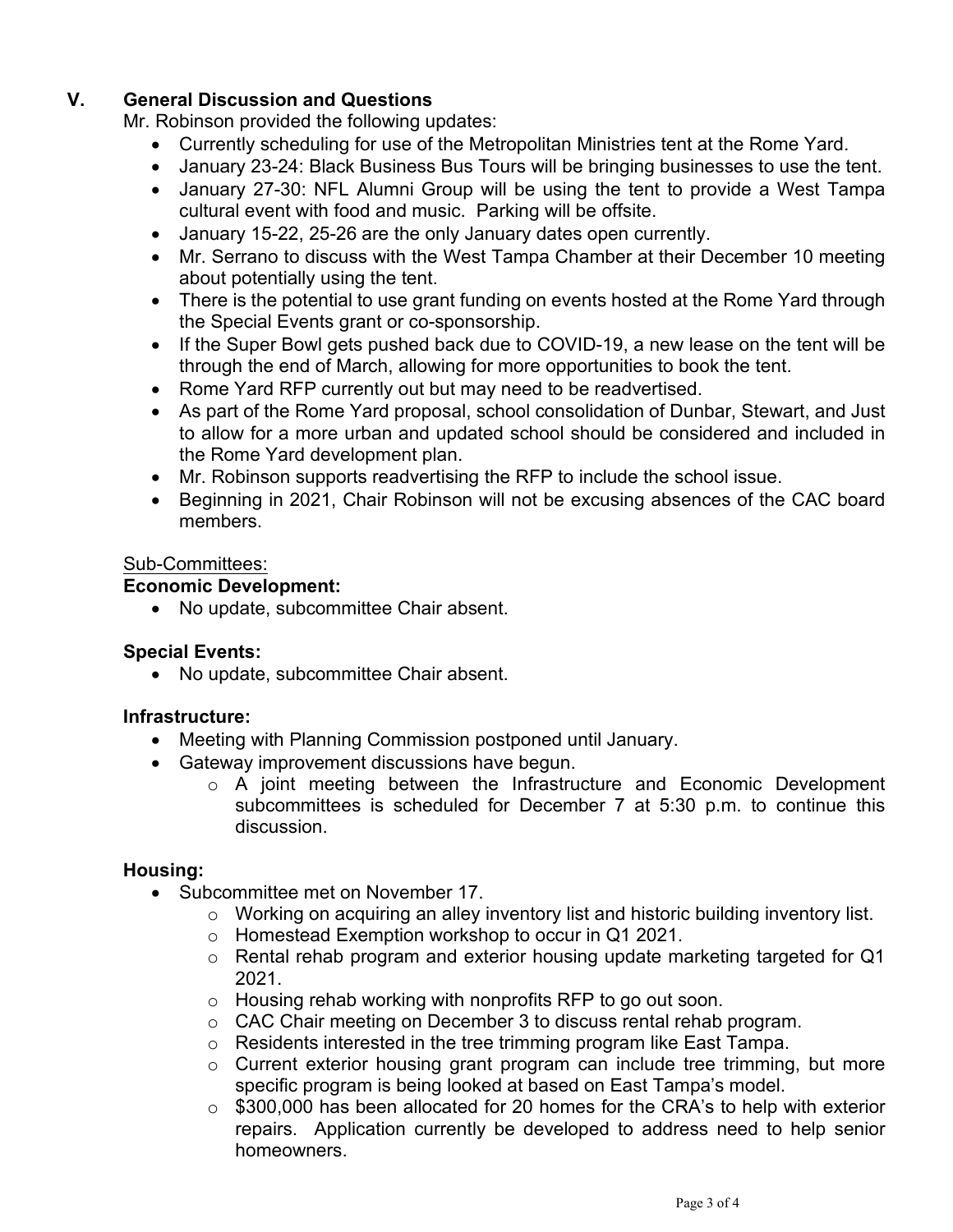#### **VI. Announcements**

• Bay Cannon Brewery is hosting its West Tampa Market on December 13, 2020 from 11 a.m. to 3 p.m.

Meeting Adjourned 7:24 p.m.

## **West Tampa Community Advisory Committee – Important Dates**

Economic Development Committee: December 7, 2020 5:30 p.m. Virtual (Joint Meeting)<br>Infrastructure Committee: December 7, 2020 5:30 p.m. Virtual (Joint Meeting) Infrastructure Committee: December 7, 2020 5:30 p.m. Virtual Housing Committee: December 8, 2020 5:30 p.m. Virtual Housing Committee: December 8, 2020 5:30 p.m. Virtual<br>CRA Board meeting: December 10, 2020, 9:00 a.m. Tampa Convention Center CRA Board meeting: December 10, 2020, 9:00 a.m.<br>West Tampa CAC meeting: December 15, 2020 5:30 p.m.

December 28, 2020 4:00 p.m.

West Tampa CAC meeting: December 15, 2020 5:30 p.m. David Barksdale Senior Citizen Center<br>Special Events Committee: December 28, 2020 4:00 p.m. Virtual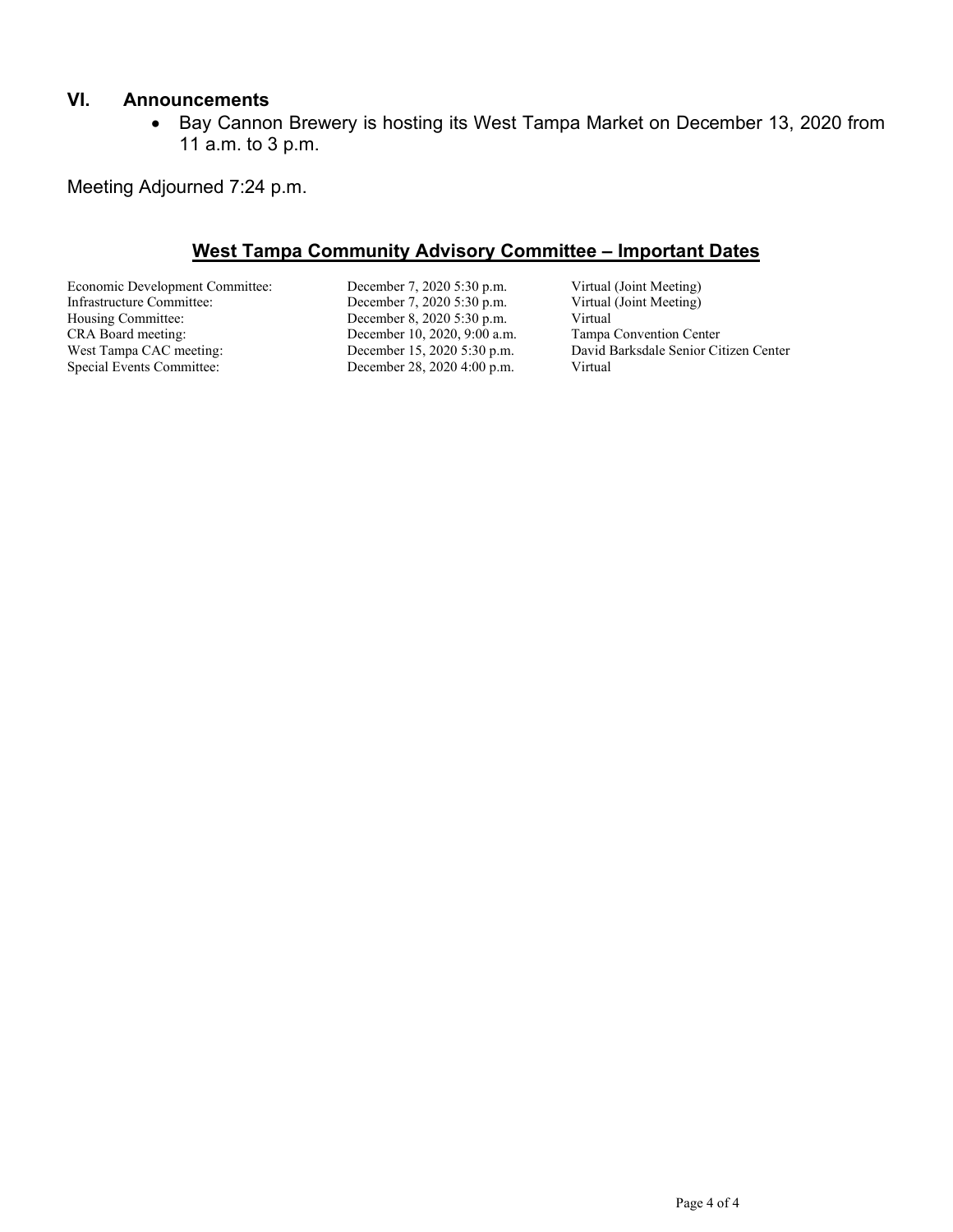## **West Tampa Community Redevelopment Area Community Advisory Committee**

#### **Meeting Minutes** December 15, 2020 **David M. Barksdale Active Older Adult Center 1801 N. Lincoln Avenue**

| <b>Attendees</b><br><b>Committee Members:</b> | Joe Robinson, Chair; Delphine Jones; Carlos Ramirez; Tina Young;<br>Emanuel Wilson (virtual); Kenneth Perry (virtual) |
|-----------------------------------------------|-----------------------------------------------------------------------------------------------------------------------|
| Excused:                                      | Dedrick Jackson; Jeffrey Rhodes; Walter Smith II, Vice-Chair; Anthony<br>Serrano; Marvin Knight; Benjamin Buckley     |
| Staff:                                        | Jesus Niño, Ashlyn Shrewsbury                                                                                         |

## **I. Welcome / Introductions**

Mr. Robinson opened the regular meeting of the West Tampa Community Advisory Committee (CAC) at 5:35 p.m. on December 15, 2020. There was no quorum for this meeting. CAC members introduced themselves.

Mr. Robinson excused Dedrick Jackson, Jeffrey Rhodes, Walter Smith II, Anthony Serrano, Marvin Knight, and Benjamin Buckley.

#### **II. Meeting Minutes October 27, 2020 and November 24, 2020** The minutes were tabled due to a lack of quorum.

# **III. Public Comment**

- Michael Randolph, CEO of the West Tampa CDC, stated the CDC is pursuing several grants to address health issues, crime reduction, affordable housing, and social racism in the area. Mr. Randolph announced that anyone looking to start a business in West Tampa should contact the West Tampa CDC for assistance.
- Sandy Sanchez suggested having public announcements at the beginning of the meeting and public comment later in the meeting instead of public comment at the beginning. The issue is the public comment portion of the meeting is at the beginning of the agenda prior to items or presentations being heard by the public.
- The internet radio show with seven co-sponsors across the nation will be moving from Wednesdays at 7 p.m. to Thursdays at 7 p.m. With the Property Appraiser coming on the show to talk about how residents can reinvest in their community, the show could use help from the CAC.

# **IV. Staff Reports**

Tampa Police Department (TPD) Update – Corporal Robin Penix, District I, was present at the meeting, but there was no update to provide. Mr. Robinson appreciates TPD's efforts on Main Street so far. The cameras are up, trash has been picked up, and the crime has decreased in the area. Salcines Park and the homeless are still points of concern.

Main Street Corridor Study Update – Mr. Niño stated Randy Goers and Frank Hall, both with the City of Tampa, are leading the effort on the Main Street Corridor study.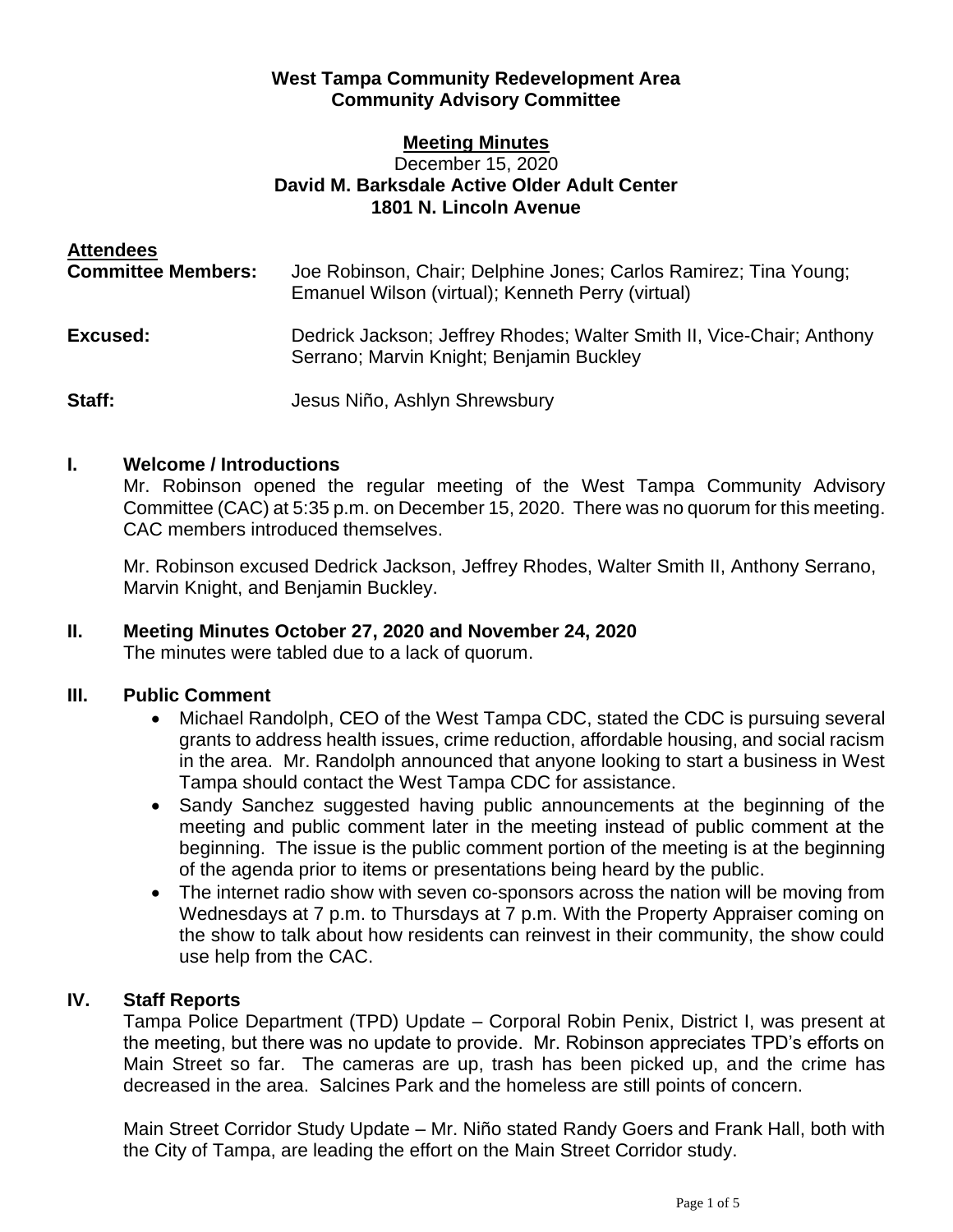- Over 50 participates were on the December 8 virtual update meeting that included presentations from the University of South Florida students.
- Mr. Goers and Mr. Hall are still accepting interviews from anyone that would like to speak with them regarding the Main Street Corridor before the study is finalized.

Howard and Armenia Road Improvements Update - Cal Hardie with the City of Tampa's Mobility department provided an update on the road improvements to Howard and Armenia.

- Improvements include:
	- o Speed limit reduction from 40 miles per hour to 35
	- o Enhanced crosswalks
	- o Brick removal at the end of curb returns to help improve drainage and more American's with Disabilities (ADA) accessible
	- o Relocation of Tampa Electric Company (TECO) poles from curb ramps
	- o Potential removal of abandoned driveways
- Armenia improvements estimated to cost around \$2.1 million.
- Howard improvements estimated to cost around \$1.3 million.
- Both Armenia and Howard improvements expected to be finished mid-to-late 2021
- Since this is a Hillsborough County project, there is not an opportunity for additional upgrades, such as benches, decorative lighting, landscaping, etc. as part of this project.
	- $\circ$  This is something to discuss for a future project
- There are no roundabouts planned.
- The planters on Howard and Armenia will not be removed.
- The bump outs on Howard will not be removed, but the ones on Armenia will be removed to accommodate for the bike lane.
- Questions about the palm trees that are dying and grown into the electric lines will be passed along to the County.
	- o Mr. Niño to draft a letter to send to the County regarding the palm trees for Mr. Robinson to send.
- Mr. Hardie to check with the City and County to see if there have been any service complaints recently regarding the pipe collapse and granite curb that has sunken near Chestnut and Spruce Street on Howard.
- Mr. Hardie to reiterate with those in charge of the project that the community prefers the granite curbs instead of concrete.

Columbus Drive (from N. Howard to N. Boulevard) Safety and Mobility Improvements Requested Data Updates – Stephen Benson with the City of Tampa's Mobility department provided an update of the proposed improvements on Columbus Drive.

- Update to answer questions and address concerns from the October presentation to the CAC board.
- Planning for the project began in Spring 2020 with expected construction completion in Fall 2023.
- Proposed improvements:
	- o Speed reduction from 40 miles per hour to 35
	- o Lane reduction from two lanes each way to one
	- o Addition of sidewalks and bike lanes to make the area more pedestrian-friendly
- Road diets are proven to reduce accidents by 30 percent.
- Other countermeasures being considered along with the road diet:
	- o Reduced speeds
	- o Left-turn lanes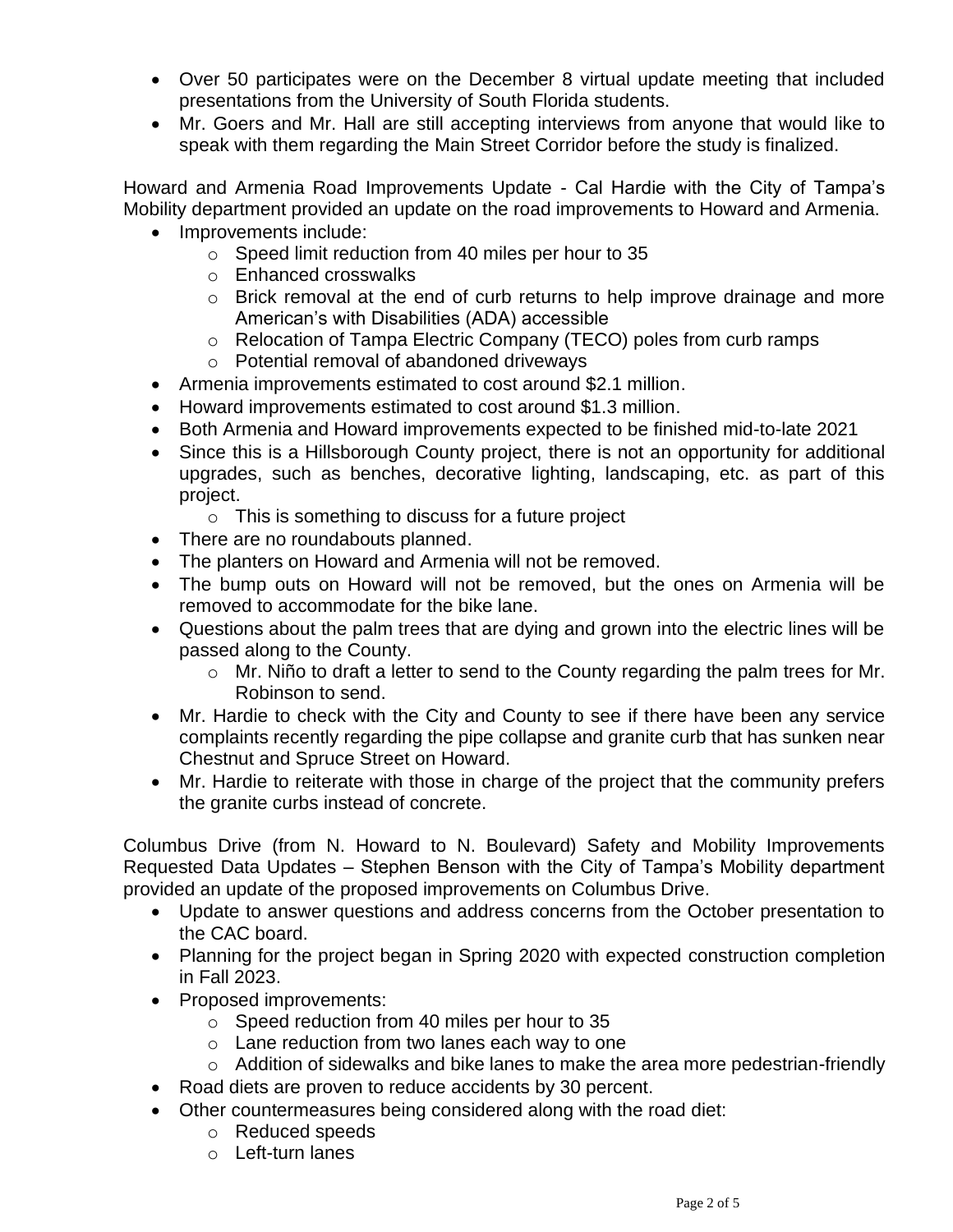- o Buffered walkways
- o Flashing beacons
- o Refuge islands
- Road diet adds 31 seconds of delay during the afternoon rush hour in this area from Howard to Rome.
- Road diet adds 13 seconds of delay during the morning rush hour in the same area.
- Studies show that signalized intersections are the cause of chokepoints, not the road diet and reduction of lanes.
- Cutting through neighborhoods does not actually provide faster travel times.
	- o City will look at additional traffic calming measures for the side streets in order to prevent cut throughs, including raised intersections and all way stops.
- Current traffic counts across the region are almost back to pre-COVID volumes.
	- o Currently at about 10 percent below the volume, so an increase is expected and will be factored into the expected estimates.
- The recommendations for this project consider storage for cars queuing during peak hours, and there will be sufficient storage.
- Within 1 hour of the day only 2-3 buses travel through this area so they only have a minimal effect on the average delay.
- Citizen Spencer Kass requested that the CAC board send a letter to the City letting them know that the community does not support this project as they were not consulted in the design.
	- o Mr. Kass would like the road to be repaved, but nothing more
	- o Believes that the City doesn't care and that more cars on the road for longer times will lead to more pollution.
	- $\circ$  Said that the additional 44 seconds of delay for the day leads to four and a half more hours of delay per year approximately.
		- Mr. Benson said that is not true as the delay is only during rush hour, and not every car included in the total traffic count will be on that road during rush hour
	- o Mr. Kass also stated that while it may be proven that cutting through neighborhoods does not lead to faster commutes, psychologically it feels faster so people will still do it.
- Mr. Robinson said that due to a lack of quorum at this meeting no votes could take place on this issue by the CAC board in support or against the improvements.
	- o Mr. Robinson asked that the vote be added to next month's agenda.
- There have been road diets on roads with bridges in the City.
	- o Mr. Robinson believes that moveable bridges affect the ability of road diets to work effectively.
- Reducing the speed alone does not provide a readily available percentage of crash reductions since it works in conjunction with the road diet, not separately.
- The Bay-to-Bay project in South Tampa involved a road diet but was stopped due to political pressures before it was built.
- Push button crosswalks are planned for the intersections at Columbus and Rome and Columbus and Albany.
- As part of the road diet, the signals will be reprogrammed to look at timing since it is the signalized intersections that choke traffic.
- There cannot be a secondary lane for turning during peak times like what was done in Channelside for the Port Authority since this was done in a roundabout not in the roadway.
- Mr. Ramirez urged the committee to look further into this project and consider that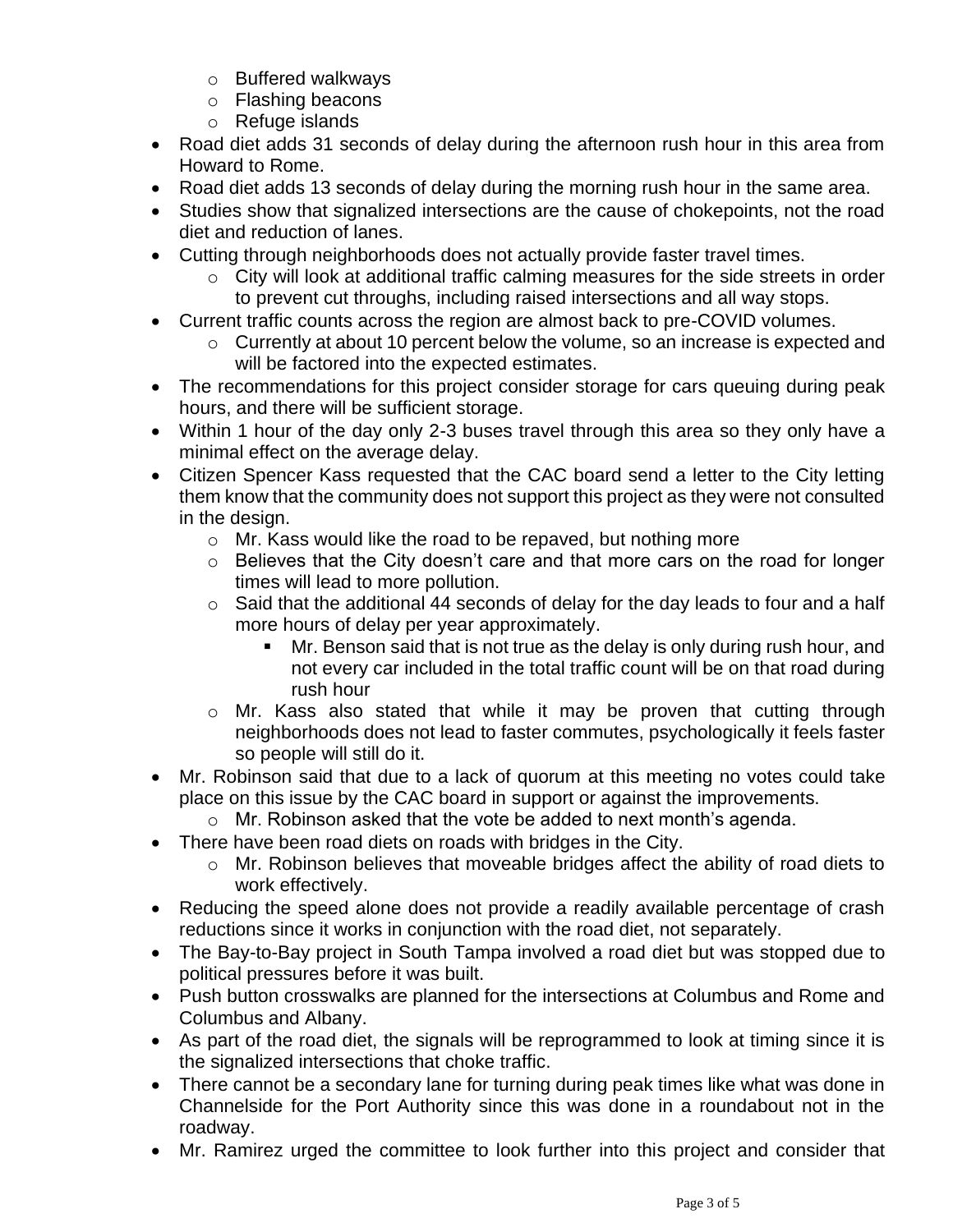roads need to be designed for everyone.

 $\circ$  While there is a 44 second delay that will be added during rush hour times, this is nothing compared to the amount of lives that could be saved.

## **V. General Discussion and Questions**

- Mr. Robinson is having the CRA Attorney, Morris Massey, look into a potential show on WTMP to get information out to the community with the CAC participating in the show.
- Mr. Robinson is also looking into whether it is legal for the Community Redevelopment Agency (CRA) to donate a building to a local radio station that provides Community updates and radio in the CRA.
- Mr. Niño is drafting a letter to the County to locate the African American Museum in West Tampa, per Mr. Robinson's request.
- Beginning in 2021, Mr. Robinson will not be excusing absences of the CAC board members.
- Mr. Ramirez urges the CAC board members to attend future meetings in person in order to move business along since legally votes cannot be taken without a physical quorum present.
- Mr. Niño is going to inquire about getting Personal Protective Equipment (PPE) for the board members before the next meeting, per Ms. Young's request.

## Sub-Committees:

## **Economic Development:**

• No update, subcommittee Chair absent.

#### **Special Events:**

- Ms. Young stated that the subcommittee is still working on the special projects application.
	- $\circ$  The current special events application has been approved by the CRA attorney, and will be made available online on the Community Redevelopment Department's website.
- Current special events planned for the tent at the Rome Yard include:
	- o January 27-30: NFL Alumni event, special event application already submitted.
	- o January 23-24: Black Business Bus Tour, application has not been submitted.
	- $\circ$  January 16-17: West Tampa Chamber of Commerce tentatively considering.
	- o This leaves January 15, 18-22, and 25-26 available currently.
	- $\circ$  If the Super Bowl is delayed due to COVID-19, there may be additional dates available for use.

#### **Infrastructure:**

- Mr. Ramirez's subcommittee met virtually in a joint meeting with the Economic Development subcommittee on December 7 to discuss gateway improvement projects.
- Potential locations for the new gateway monuments included:
	- o Columbus Avenue
	- o N. Boulevard
	- o Cass Street
	- o Julian B. Lane Riverfront Park
	- o Willow Avenue
	- o Howard Avenue
	- o Main Street